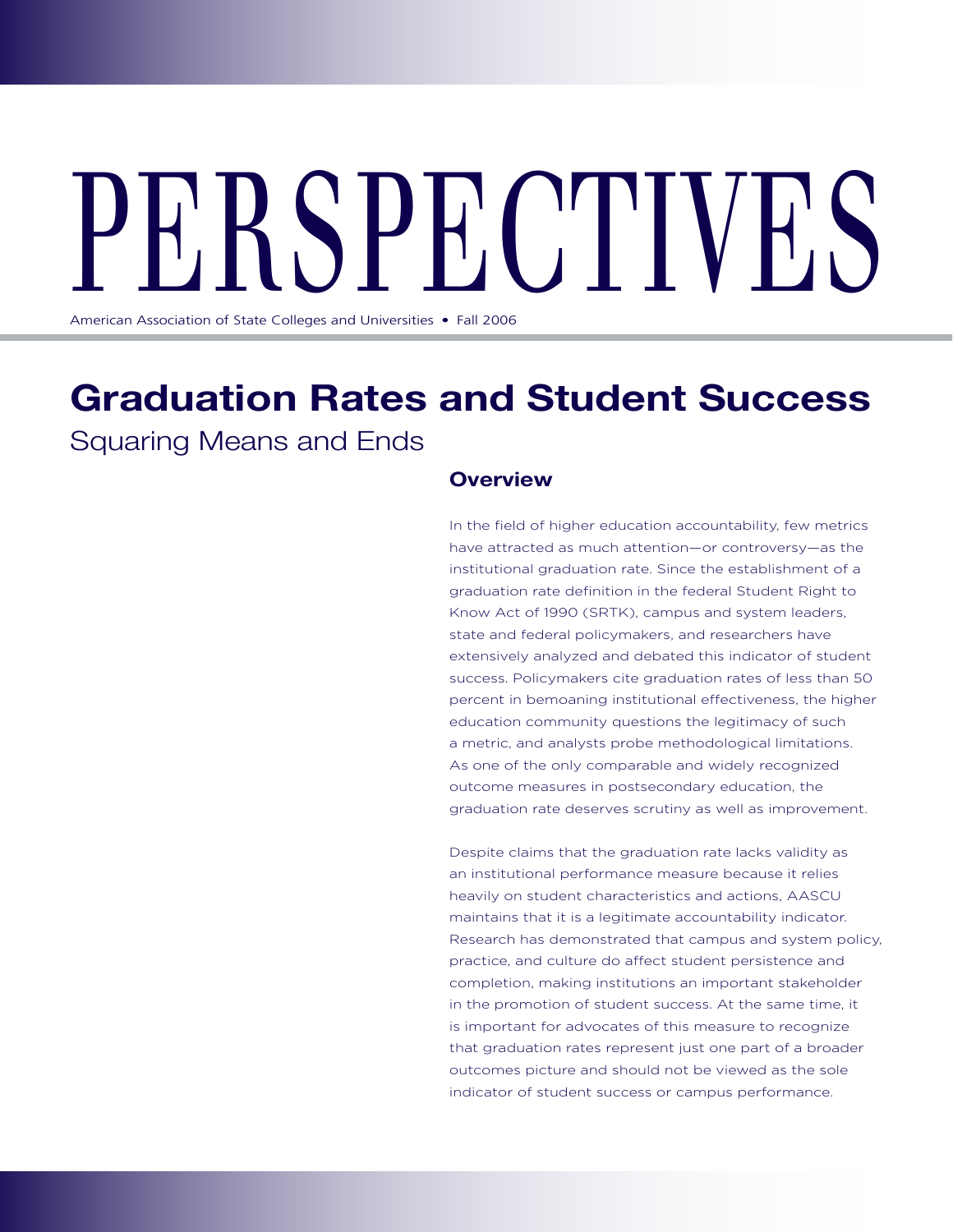Perhaps more importantly, stakeholders must recognize the serious and significant limitations of a graduation rate methodology that results in a single indicator of institutional performance based on first-time, full-time (i.e. "traditional") students over a limited time period. Such an approach fails to recognize the diversity of higher education institutions, changing demographics, and complex attendance patterns. These limitations have serious public policy consequences, particularly as policymakers place more emphasis on outcome measures in holding colleges and universities accountable.

Recent initiatives at the state and national levels reveal that options exist for improving the utility of this measure, both for institutional management and public accountability. Alternative methodologies for tracking student progress and success, enabled by technologies such as unit record data systems, offer more comprehensive information about the full range of student outcomes, as well as the student and institutional factors affecting those outcomes. By exploring and adopting one or more of the tools and methodologies outlined here, public higher education's stakeholders will be better equipped to answer questions that have remained elusive since the graduation rate entered the mainstream accountability lexicon.<sup>1</sup>

Campus and system leaders, working with federal and state policymakers, should commit to developing a transparent, multi-faceted approach to analyzing and communicating student completion data. Failing to do this will perpetuate a status quo in which important questions about what happens to students will remain unanswered, and the drive for higher completion rates among first-time, full-time students could come at the expense of opportunities for part-time and adult students. These outcomes do not represent a satisfactory response to the dual challenges of maintaining international competitiveness in educational attainment and meeting student demand with limited public resources.

# **Options for Enhancing and Improving the Graduation Rate**

If colleges and universities are to be held truly accountable, outcomes measures must better reflect institutional performance in relation to the demographic characteristics and attendance patterns of the students they serve. These measures also must capture a larger share of what is

<sup>1</sup> The National Center for Education Statistics' longitudinal surveys offer some insights into these questions, but this information cannot be interpreted at the institutional level. For example, the National Education Longitudinal Study found that 53 percent of students entering college in 1992 graduated from the same school within six years. However, if one adds in those who transferred to another institution and lengthens the time frame to 8.5 years, the completion rate increases to 69 percent.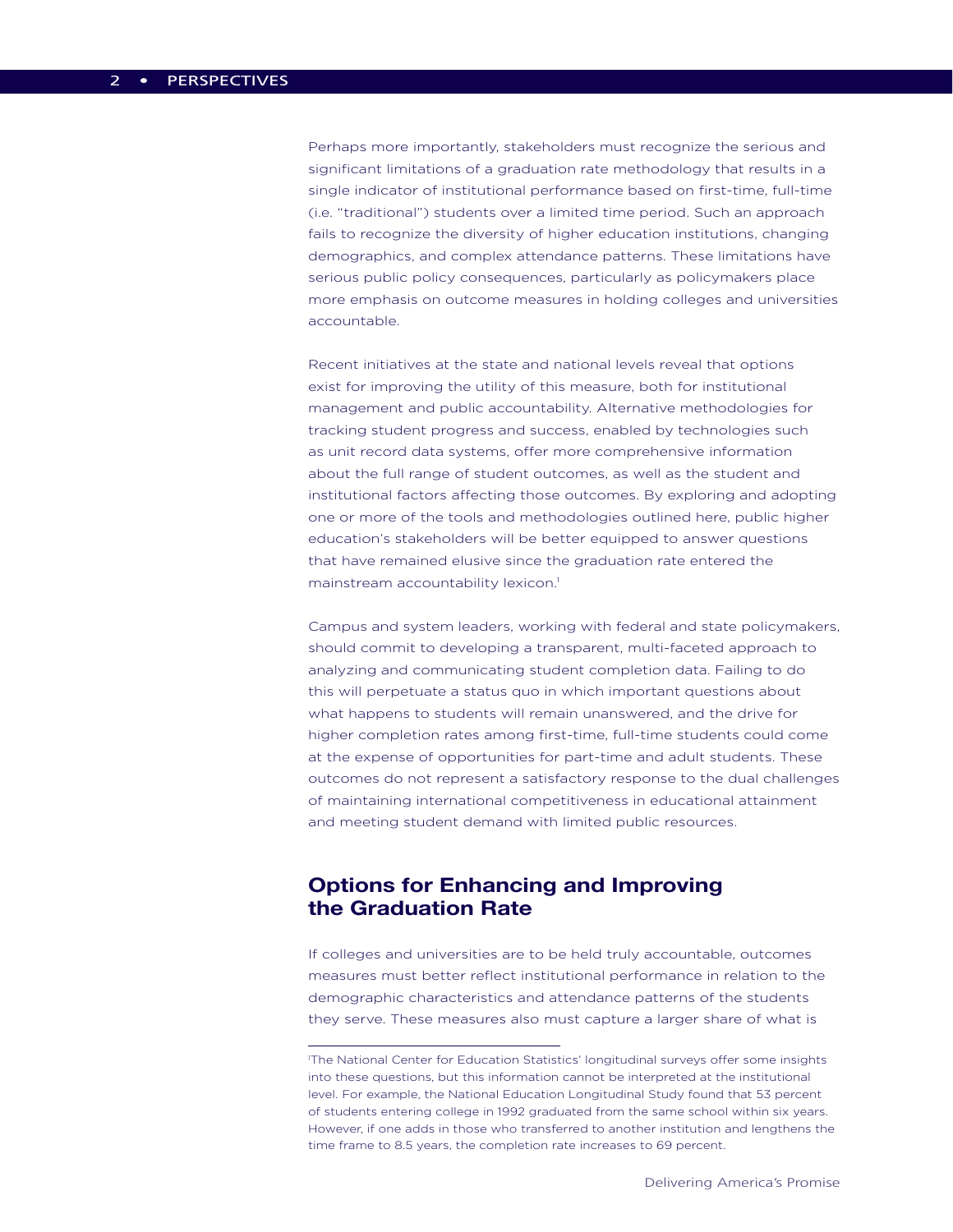happening in light of contemporary student behavior, characterized by more part-time, sporadic, and multi-institutional enrollments. In short, it is time to build on what is known about students today and to seek a more sophisticated, truly meaningful picture of their success in the modern postsecondary world.

Options for improving measures of student success fall into two general categories: (a) those that work within the definitions set by the National Center for Education Statistics' Graduation Rate Survey (GRS) and include contextual information to make the rates more meaningful, and (b) those that move beyond GRS definitions to better reflect the reality of new enrollment patterns.

#### Option 1: Incorporate Contextual Information to Make Graduation Rates More Meaningful

There is an abundance of data documenting that the characteristics of beginning students are strongly correlated with their likelihood of graduating from college within a six-year time frame or graduating at all. Put simply, the data document that student success in college depend largely on (1) academic preparation and college readiness<sup>2</sup> and (2) various aspects of socioeconomic status.3 Here it is important to note that the characteristics of entering students vary from institution to institution, with the most selective institutions enrolling fewer "at risk" students and open admissions institutions enrolling the most. To derive the most meaning from graduation rate measures within the GRS framework, it is possible to use statistical methods that separate institutional and non-institutional factors impacting student success. This will allow campus and system leaders and policymakers to focus more directly on how well institutions are doing with the mix of students they enroll.

While there are a number of ways to develop such a model, three approaches have gained some credence to date:

<sup>2</sup>Research from ACT, Inc. and from the U.S. Department of Education has documented this for over two decades. For example, *The Toolbox Revisited: Paths to Degree Completion From High School Through College* (2006) showed that the academic intensity of high school courses was the most important pre-collegiate factor in predicting college success.

<sup>3</sup>Data from NCES' Beginning Postsecondary Students Longitudinal Study identified seven primary risk factors that affect student persistence and completion: GED instead of a high school diploma, delayed enrollment into postsecondary education, independent status, one or more children, single parent, part-time attendance, and working full-time. ACT, Inc. has found socioeconomic status (parents' educational attainment and family income) to have "moderate strength" in predicting college retention. See *The Role of Academic and Non-Academic Factors in Improving College Retention* (2004).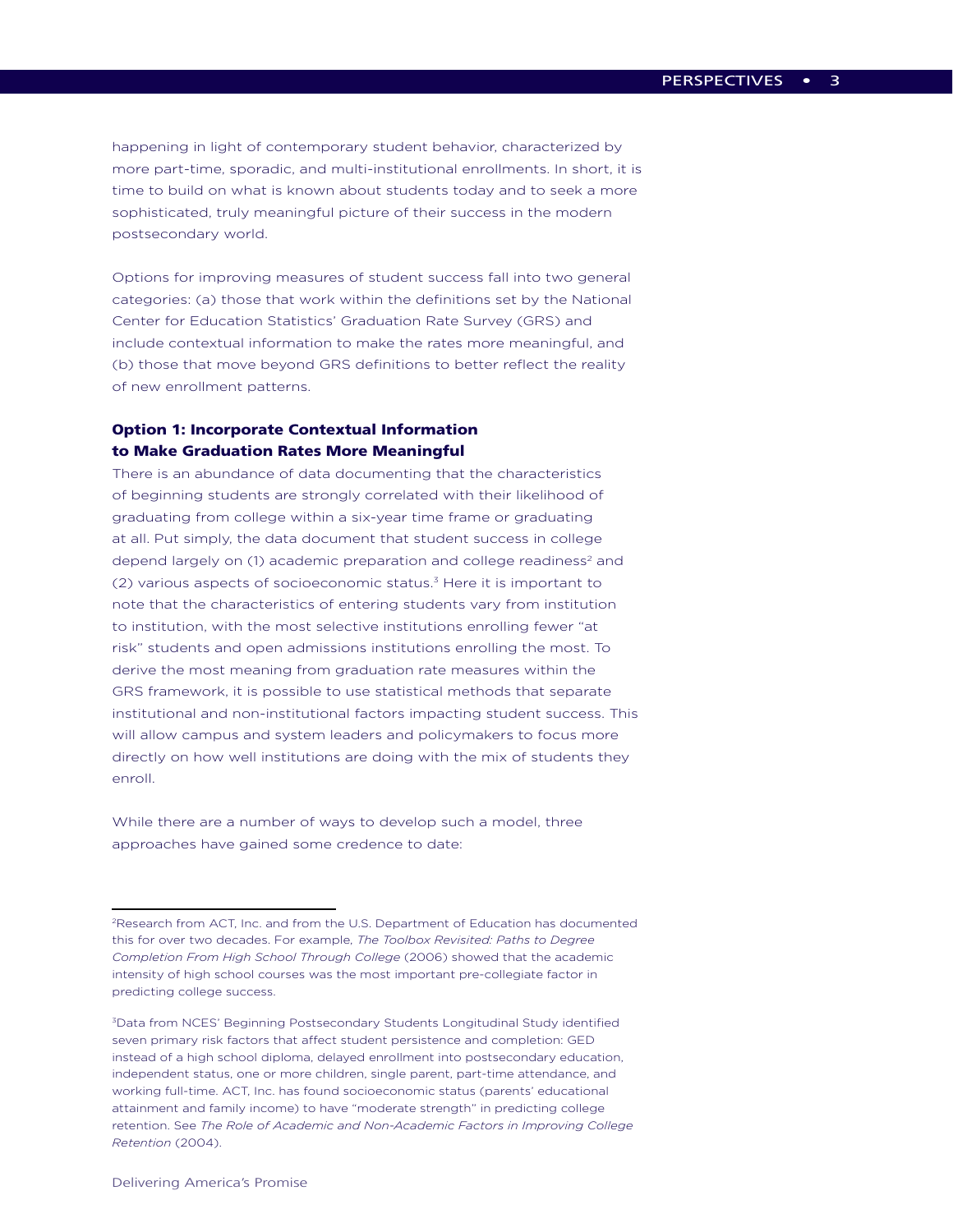1. Actual-to-expected graduation rate model. This model was developed by the Higher Education Research Institute at the University of California at Los Angeles, using data from the Cooperative Institutional Research Program (CIRP) Freshman Survey. By studying degree completion data from 262 participating institutions, researchers were able to identify those factors that distinguished completers from dropouts, such as high school grade point average and parental education. By weighting these factors according to how much impact they had and averaging the estimates for all students at a given institution, they were able to calculate an "expected" completion rate for each institution. A comparison of the "actual" to the "expected" rate provides an indicator of institutional performance.

The Institute found that about two-thirds of the variation in institutional degree completion rates was due to differences in beginning student characteristics. That is, most institutions have an actual rate that is close to the expected rate, but this is not always the case. To illustrate, researchers noted that a public university and a private liberal arts college both have actual completion rates of about 55 percent, and a simple GRS-type presentation would suggest that they are equally effective in graduating their students. When characteristics of beginning students are considered, a different picture emerges. Research suggests that the liberal arts college would be expected to graduate 68 percent of its freshmen while the public university would be expected to graduate only 40 percent. According to this model, the public university is performing better, given its enrollment profile, than the more selective college.

- 2. Actual-to-peer graduation rate model. The Education Trust developed this model in 2004, the first year that GRS data were released to the public. Researchers conducted an analysis of graduation rates and looked at institutional factors that might explain the wide variation in graduation rates that they found. By performing statistical calculations that take into account some of these factors—including SAT/ACT scores, institutional mission, financial resources, and others—analysts were able to assess how well specific institutions were doing relative to peer institutions that enroll similar students. Some institutions were identified as high performers overall, high performers in terms of effectively serving minority students, and high performers in terms of having made rapid gains over a five-year period. [see Table 1]
- 3. Disaggregated graduation rate approach. This approach calls for the development of a series of graduation rates for each institution, where the overall rate is disaggregated into separate rates for categories of students known to graduate at different rates. For example, it is known that socioeconomic status correlates with expectation of college graduation and that institutions vary as to the socioeconomic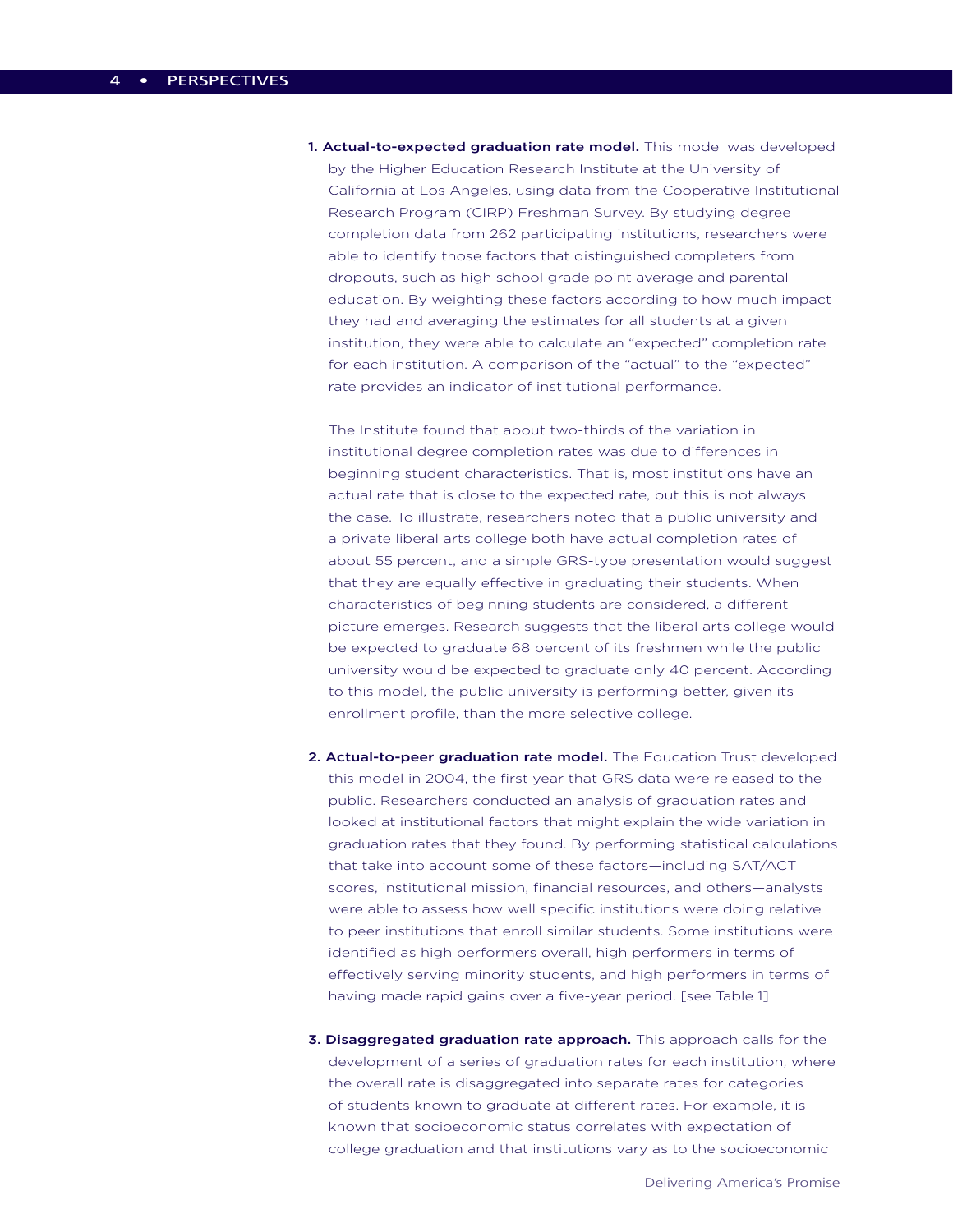# Table 1. Public Masters-Granting Institutions That Perform Very Well Relative to Their Peers

|                                                                |              | <b>Median Six-Year</b> |                             |                   |
|----------------------------------------------------------------|--------------|------------------------|-----------------------------|-------------------|
|                                                                |              | Six-Year               | <b>Grad Rate For</b>        |                   |
| <b>Name</b>                                                    | <b>State</b> | <b>Grad Rate</b>       | <b>Similar Institutions</b> | <b>Difference</b> |
| <b>Troy State University</b>                                   | Ala.         | 54.3%                  | 35.7%                       | 18.6              |
| Rutgers University-Camden                                      | N.J.         | 58.3%                  | 42.4%                       | 15.9              |
| Millersville University of Pennsylvania                        | Pa.          | 65.9%                  | 53.3%                       | 12.6              |
| Murray State University                                        | Kv.          | 56.5%                  | 44.6%                       | 11.9              |
| University of Northern Iowa                                    | lowa         | 65.1%                  | 53.3%                       | 11.8              |
| Longwood University                                            | Va.          | 61.3%                  | 51.4%                       | 9.9               |
| Clarion University of Pennsylvania                             | Pa.          | 54.4%                  | 44.7%                       | 9.7               |
| SUNY College at Plattsburgh                                    | N.Y.         | 58.9%                  | 49.8%                       | 9.1               |
| Montclair State University                                     | N.J.         | 55.8%                  | 47.8%                       | 8.0               |
| Source: Education Trust, One Step from the Finish Line (2005). |              |                        |                             |                   |

make-up of their enrolled students. Though precise indicators are not readily available, federal student aid eligibility could be used as a proxy measure for socioeconomic status, and graduation rates could be calculated for four subsets of students: those with full Pell Grant eligibility, partial Pell Grant eligibility, subsidized loan eligibility, and no eligibility for Pell Grants or subsidized loans. These disaggregated rates could be compared across institutions rather than a single graduation rate for institutions that vary tremendously in their student bodies.

#### Option 2: Move Beyond the GRS Framework to Better Reflect Contemporary Student Behavior

All of the options above retain the basic GRS framework of examining only first-time, full-time students, limiting study to a six-year time frame, and focusing only on graduation (as opposed to transfer or continued enrollment). While these approaches greatly improve upon the current simplistic approach, they still cannot capture the full range of contemporary student behavior, particularly at less selective institutions. At these colleges and universities, an increasingly large proportion of students enroll part-time, persist for more than six years, and/or enroll in multiple institutions on their way to successful graduation. If institutional leaders and policymakers want a more comprehensive understanding of the full dimensions of institutional performance, they need accountability measures that correct the shortcomings of GRS. New tools are needed to analyze and communicate a wider range of student outcomes and new means to capture them.

#### 1. New methodologies. In the mid-1990s, AASCU, the American Association of Community Colleges, and the National Association of State Universities and Land-Grant Colleges sponsored the Joint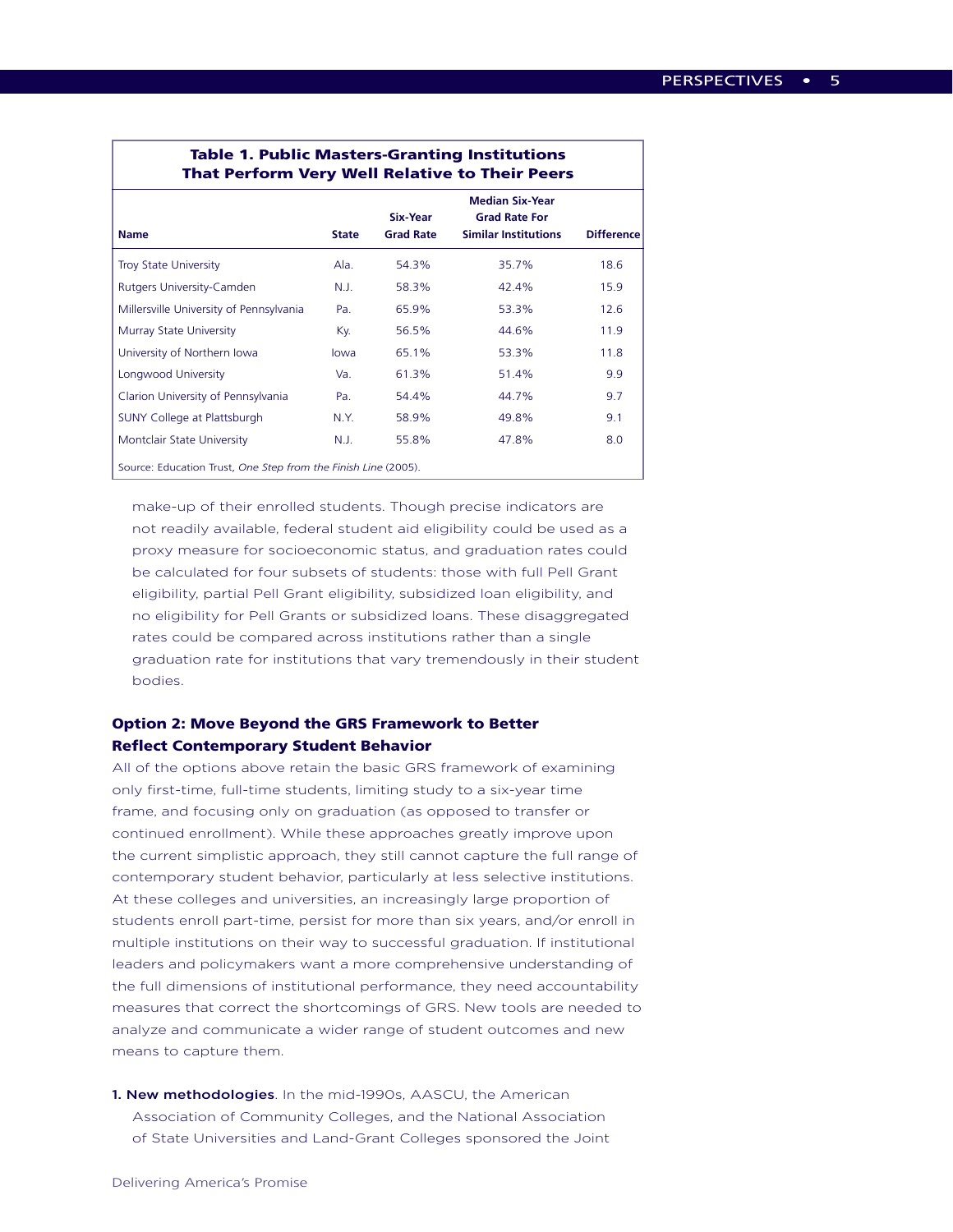Commission on Accountability Reporting (JCAR) that proposed a new template for accountability reporting. Specifically taking into account the fact that many students attend part-time, "stop out," transfer, and take longer to graduate, JCAR developed a comprehensive methodology for measuring student advancement designed to promote accurate comparisons among institutions. In 1997, the U.S. Department of Education authorized the use of JCAR conventions as an acceptable form of Student Right to Know Act compliance.

JCAR went beyond GRS in several dimensions. First, while GRS considers the simple graduation rate as the only indicator of student success, JCAR considers that students are successfully advancing if (1) they have graduated, (2) they have transferred, or (3) they are still enrolled at the institution. The rationale is that all of these outcomes, in contrast to non-enrollment, represent positive steps toward degree attainment rather than negative commentary on the institution. Second, while GRS looks at a single point of time—six years for a baccalaureate degree—JCAR calls for measures to be taken at three points in time: (1) catalog award time (four years for a bachelor's degree), (2) extended award time (six years for a baccalaureate degree), and (3) eventual award time (allowing parttime and discontinuous enrollments more time to complete). Third, while GRS looks at first-time, full-time freshmen only, JCAR includes all students new to the institution in a given fall term, including part-time and transfer students. It does recommend that separate measures be reported for all first-time students (including part-time), transfer students, and the standard GRS cohort of first-time, full-time freshmen only. [see Figure 1]



Delivering America's Promise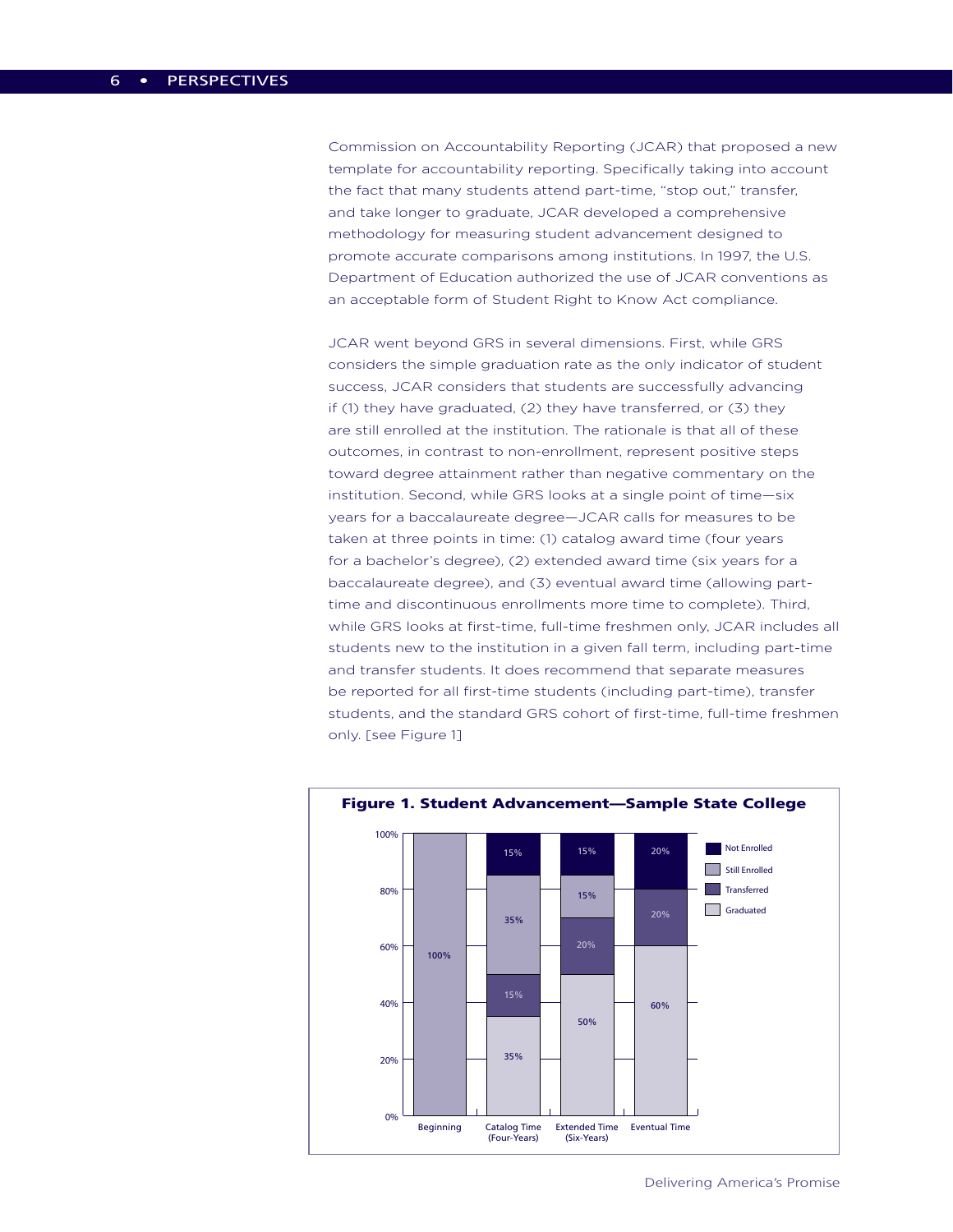2. New means. In order to implement a JCAR or similar model that goes beyond the current scope of GRS, comprehensive data systems are needed that cross institution, system, and state boundaries and that track students for longer periods of time. Much progress has been made in this direction, but much more needs to be done.

Specifically as a result of the Student Right to Know Act and GRS, many state higher education agencies and system offices have made tremendous investments in student unit record data systems over the past 15 years. These data systems contain student-level data from multiple campuses and terms, and can link individual student progress through a unique identifier such as a Social Security number. Many unit record data systems currently track students across institutions in a particular state or system, and have the ability to capture transfer behavior among public institutions within the state. Comprehensiveness and capabilities vary widely across states and tracking students across state borders, as well as to private institutions, are the exception rather than the rule.

To the extent that state and system databases can talk to one another, it is possible that in the future, these databases could be linked into regional or national networks that would greatly enhance analytical capabilities. In 2003, the Lumina Foundation for Education conducted a study of state- and system-level unit record databases to determine the feasibility of linking existing databases to achieve better student progression data. The study concluded that there are obstacles to developing such a network, but they are not insurmountable and the resulting network would provide a much more comprehensive picture of student progress. [see Figure 2]



*the Mobile Student.*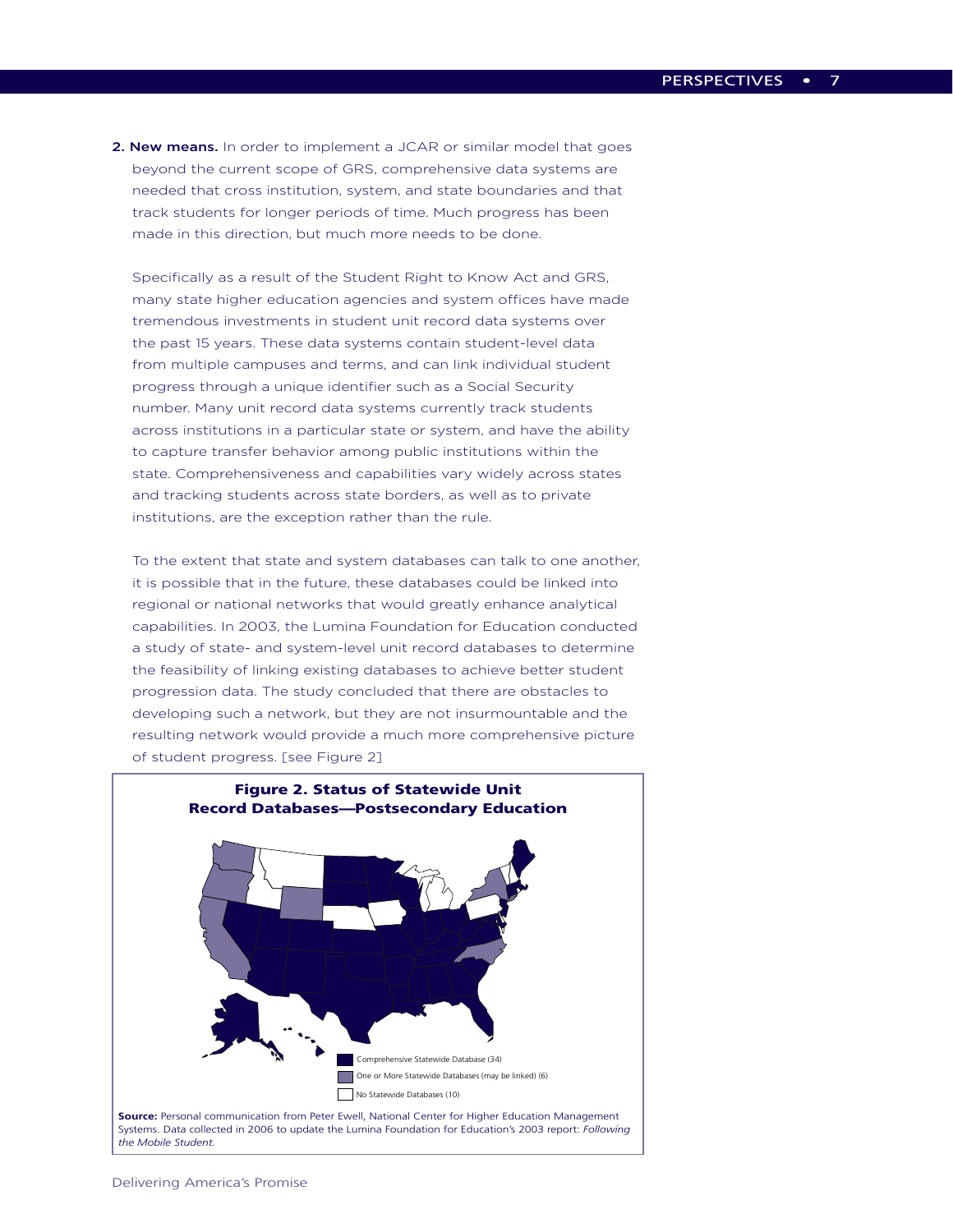AASCU supports taking this effort to the next level and has provided leadership for the move to develop a national unit record database, with appropriate privacy safeguards, that would allow the tracking of students across state lines. This would build on the progress of interinstitutional databases made recently and could generate the kinds of data needed to implement fully the JCAR or another methodology that goes beyond the GRS. Support for this concept is evident in the final report of the Secretary of Education's Commission on the Future of Higher Education. The report calls for "the development of a privacy-protected higher education information system that collects, analyzes and uses student-level data as a vital tool for accountability, policy-making, and consumer choice."

### **Analysis**

In considering where to go from here, the simple truth about graduation rates is that there is no simple truth. The issues of student progression and completion are complex, and the reasons for wanting to measure them are varied—public accountability, institutional improvement, and consumer information, to name the most important. As a result, different tools may be needed to meet the needs of different stakeholders.

Clearly, some approaches offer more potential than others, but the costs may be greater as well. Accordingly, state colleges and universities and policymakers need to carefully weigh the strengths and limitations of the various approaches detailed above. They need to think in terms of longterm strategies for building better measures, as well as short-term needs for relevant information. It is important to recognize that the optimal approach will not consist of a single metric, but a combination of metrics based on stakeholder priorities and available data.

*Public Accountability.* This is the most frequently and prominently cited application of completion data, but it is clearly not the only application. In the long run, the strongest contribution to this objective would be from the JCAR methodology, backed by a national unit record data system. This would provide the most comprehensive information regarding institutional return on the public's investment. Currently, some states and systems have unit record data systems with sufficient capacity to develop JCAR measures and are encouraged to explore these possibilities. For states or systems that lack these capabilities, using an income-based disaggregation of existing GRS data or the CIRP actual vs. expected calculation would offer an interim alternative. The primary goal is to communicate key data regarding institutional performance relative to mission and admissions selectivity.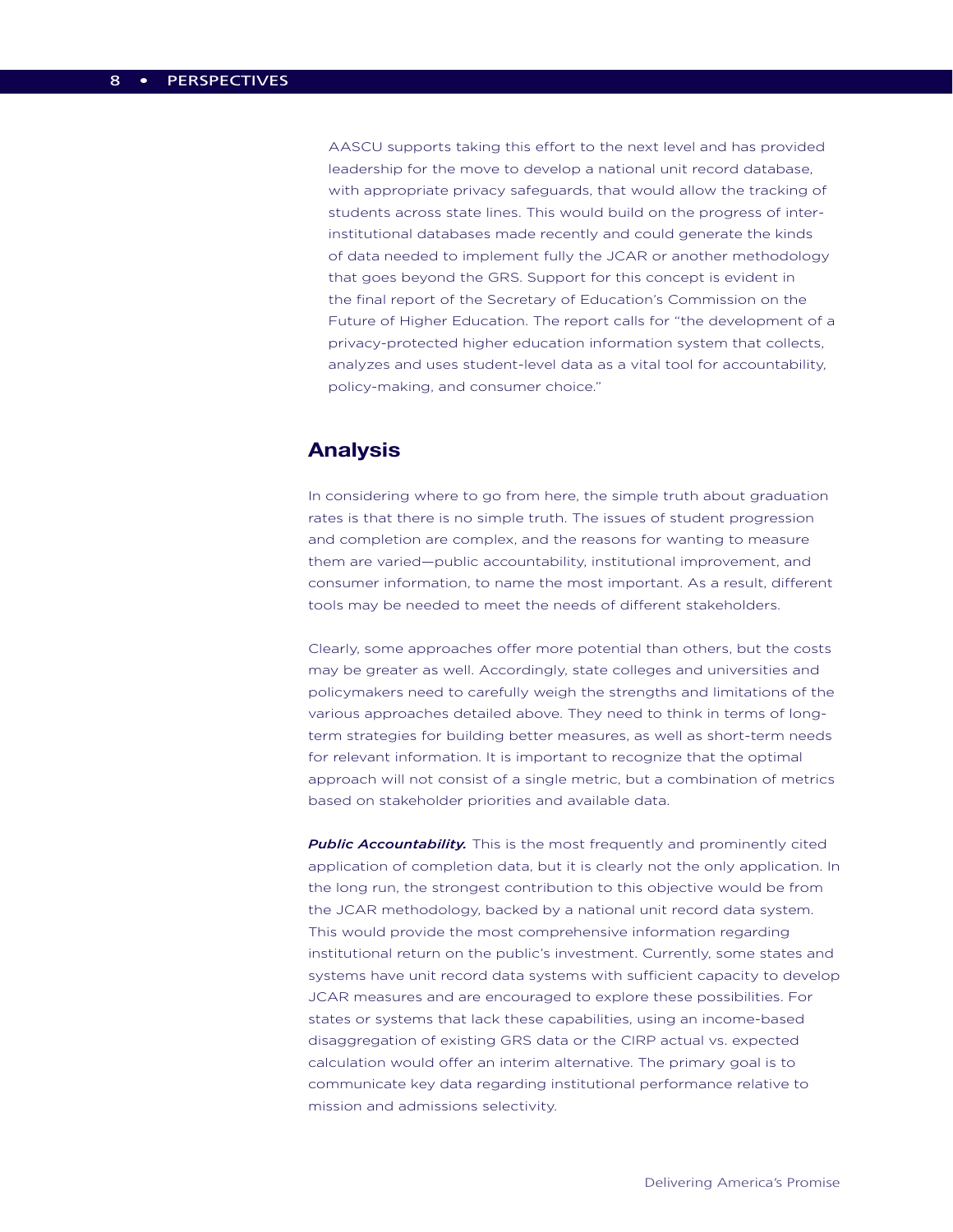*Institutional Improvement.* This objective is frequently overlooked in stakeholder discussions regarding student success measures, but student success measures can—and should—serve as a core part of the feedback loop for campuses and systems. While all of the approaches outlined above (both GRS and non-GRS) would provide better data regarding differences in persistence and completion among particular groups, the JCAR/unit record methodology represents the most robust approach, as it encompasses a range of advancement indicators and allows for the tracking of students across institutional boundaries. States and systems with adequate data system capacity could produce such information to aid campus-level analysis and decision-making. Without that, disaggregating and/or peer benchmarking of existing GRS data (using the Education Trust model) could provide the means to analyze problem areas among subsets of the student body and identify top institutional performers for further study. Participation in the National Survey of Student Engagement, combined with this, would help in identifying and addressing problem areas.

*Consumer Information.* Though the federal Student Right to Know Act has been on the books for nearly two decades, communication with students and families about completion has been more of an afterthought or a means of compliance than a primary objective. Once again, the JCAR methodology promises the most complete information to prospective and current students. In the meantime, the peer comparison approach using existing GRS data and the Education Trust model would provide relevant and readily understandable information for comparing similarly situated institutions.

These applications indicate that unit record data systems offer the greatest potential to satisfy the broadest range of stakeholder objectives regarding student completion data. At the same time, such systems come at a significant price and even states that have some form of unit record system do not have the capacity to generate all of the data specified here. Privacy safeguards in a unit record environment also surface as a legitimate concern, particularly given the number of recent data security breaches at colleges and universities across the nation.

State policymakers and higher education leaders must consider the added value of such data system enhancements relative to other policy priorities. Additionally, they need to explore viable short-term alternatives.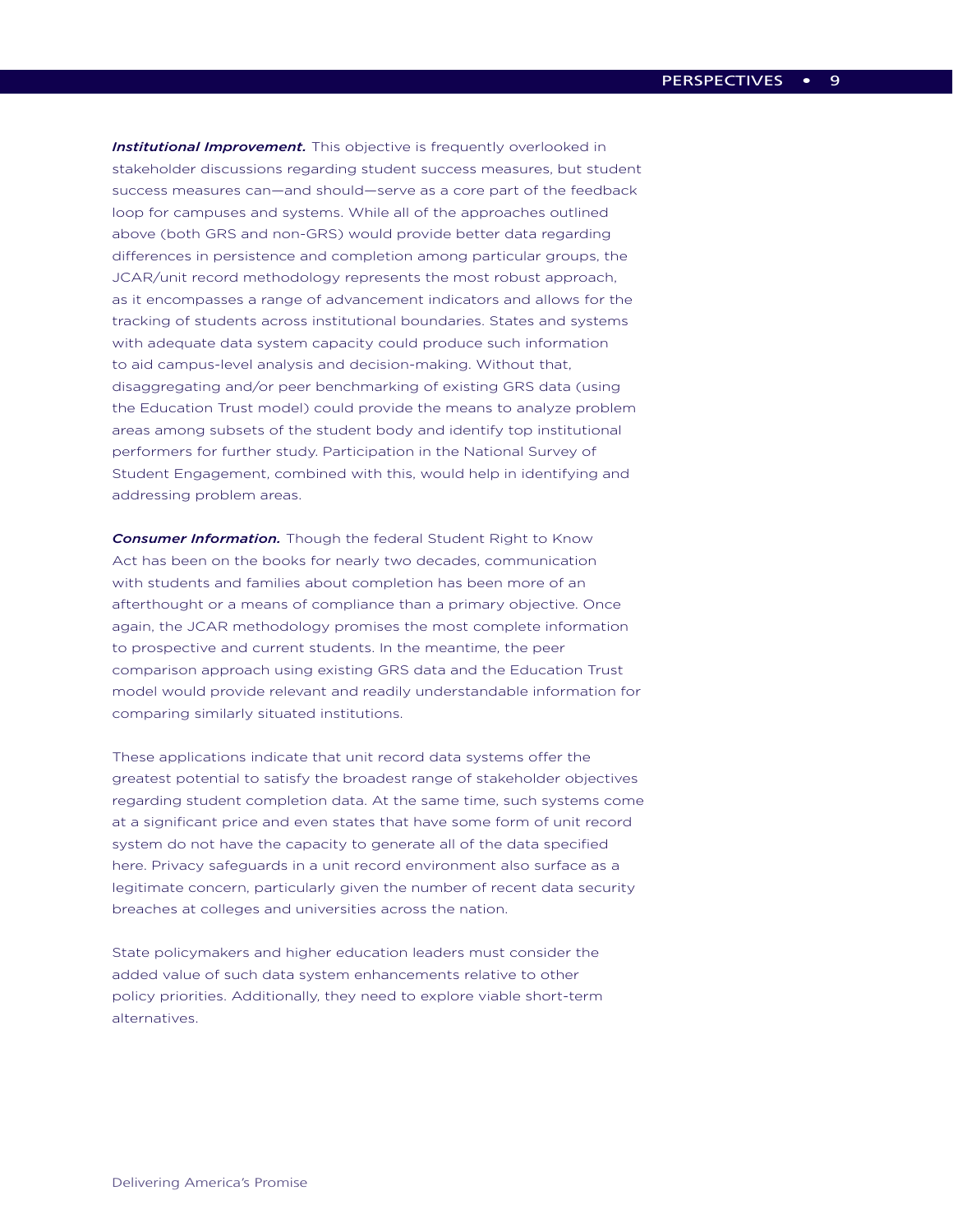# **Recommendations**

#### Policymakers

- Establish relevant student success measures (including definition of purpose and policy application) by working collaboratively with the higher education community. These should include student graduation and progression indicators as well as indicators of student learning.
- Audit state and system data infrastructures, focusing specifically on existing data gaps, remedies for those gaps, and potential costs and benefits of proposed remedies.
- Identify and evaluate policy levers significantly impacting student access and success (early outreach, admissions, financial aid, transfer/ articulation, etc.), with an emphasis on policies that may be working at cross-purposes.

#### Presidents and Chancellors

- Assess the institution's or system's past, current, and projected student population, focusing on the percentage of students presenting one or more risk factors for non-completion and the nature of those risk factors.
- Perform institutional and system graduation rate calculations using the HERI/CIRP and Education Trust models and compare with the institution and/or system GRS rate.
- Audit institutional and state data systems, focusing on the identification of untapped existing capacity and options for enhancement or improvement.
- Evaluate institutional and/or system applications of student success data (including student learning), with an emphasis on how the institution performs relative to peers and exemplars. If the institution is performing better than expected, identify the reasons for this success, commit to continued investment in these programs or factors, and share the findings. If the institution is average or under-performing, seek explanations and ways to improve, and develop and share proposed strategies for improvement.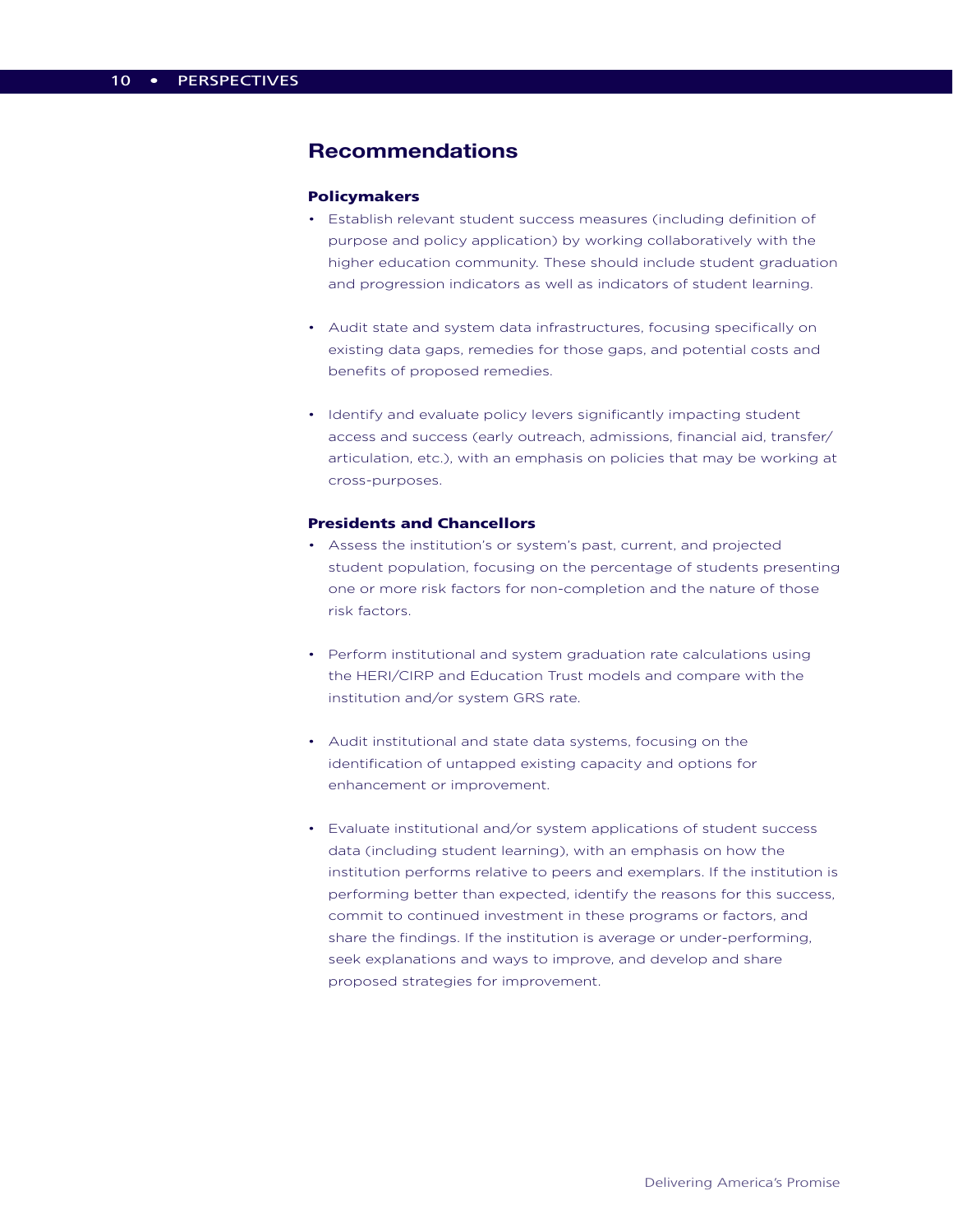# **Conclusion**

The growing focus on the efficacy of the postsecondary student pipeline makes it clear that the graduation rate is here to stay as a higher education outcome measure. In light of that reality and recent advances in research and technology regarding student enrollment and progression, the time has come for a concerted effort to enhance and improve this measure. State colleges and universities must be prepared to play a leadership role in such an effort, as they have much to gain from a fuller picture of student completion and much to lose from the continuation of an incomplete, simplistic status quo.

At the same time, a national policy conversation about student success must not end with the graduation rate. As students approach higher education institutions with an expanding array of degree and non-degree objectives, colleges and universities and their stakeholders must take a broader view of what constitutes success in postsecondary education and consider appropriate metrics for measuring it. For example, the higher education community must take a closer look at the learning outcomes of the college-educated population, not just at completion rates. With more and better information about the paths students take toward their higher education goals and about the knowledge and skills they obtain along the way, cracks in the college pipeline can be sealed, giving the United States a stronger competitive advantage in the unfolding knowledge-driven economy.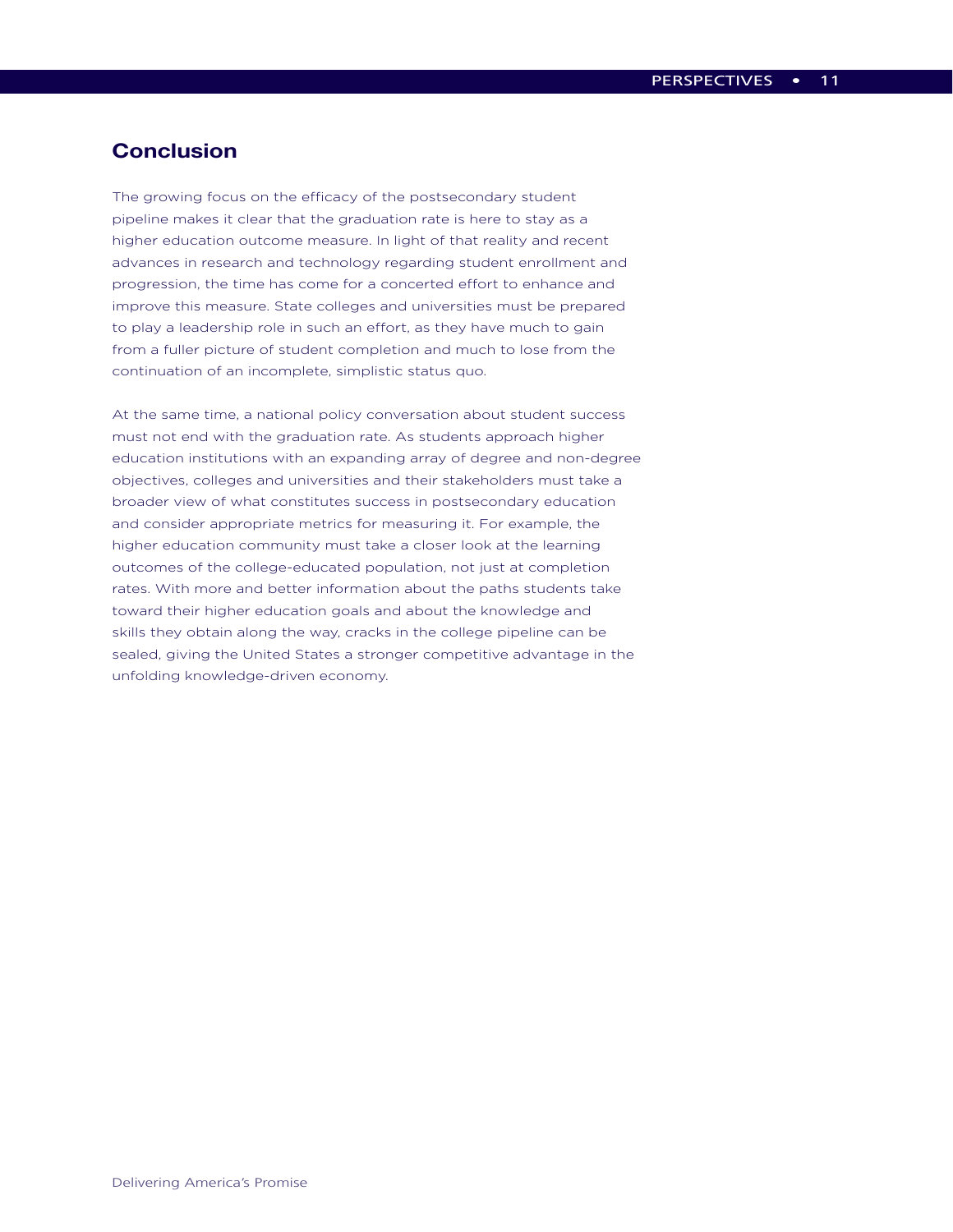#### **Resources**

AASCU, American Association of Community Colleges, and National Association of State Universities and Land-Grant Colleges Joint Committee on Accountability Reporting (JCAR). JCAR's primary objective was to develop reporting conventions for higher education accountability information that would promote accurate comparisons among institutions. *The JCAR Technical Conventions Manual* provides a new conceptual framework and a uniform methodology for measuring "student advancement," a concept that includes, but is broader than, the current graduation rate.

#### aascu.org/pdf/jcar\_technical.pdf

- AASCU/Education Trust. AASCU teamed up with The Education Trust to produce *Student Success in State Colleges and Universities: A Matter of Leadership and Culture*, an in-depth study of 12 public colleges and universities with higher than expected graduation rates. The study concluded that institutional leadership and campus culture surrounding student success are essential variables in efforts to boost student completion. **aascu.org/GRO/docs.htm**
- Astin, Alexander W. "To Use Graduation Rates to Measure Excellence, You Have to Do Your Homework" (*The Chronicle of Higher Education,* October 22, 2004) discusses why current graduation rate measures are misleading and presents a model for comparing actual to expected rates that was developed at the University of California at Los Angeles's Higher Education Research Institute. chronicle.com/weekly/v51/i09/09b02001.htm (subscription required)
- Education Trust. The Education Trust has developed a methodology for comparing an institution's graduation rate with those of similar institutions and for identifying high-performing institutions. Reports include: *A Matter of Degrees: Improving Graduation Rates in Four-Year Colleges and Universities* (2004), *Choosing to Improve: Voices of Colleges and Universities with Better Graduation Rates* (2005), and *One Step From the Finish Line: Higher College Graduation Rates are Within Our Reach* (2005). The Education Trust has created College Results Online, a tool that allows users to examine rates by race/ethnicity and gender and to compare an institution's graduation rate with those of similar institutions. edtrust.org
- Lumina Foundation for Education. *Following the Mobile Student: Can We Develop the Capacity for a Comprehensive Database to Assess Student Progression?* (2003) describes the extent and characteristics of existing state unit record databases and explores the feasibility of linking them together into a comprehensive network.

luminafoundation.org/publications/researchreports/NCHEMS.pdf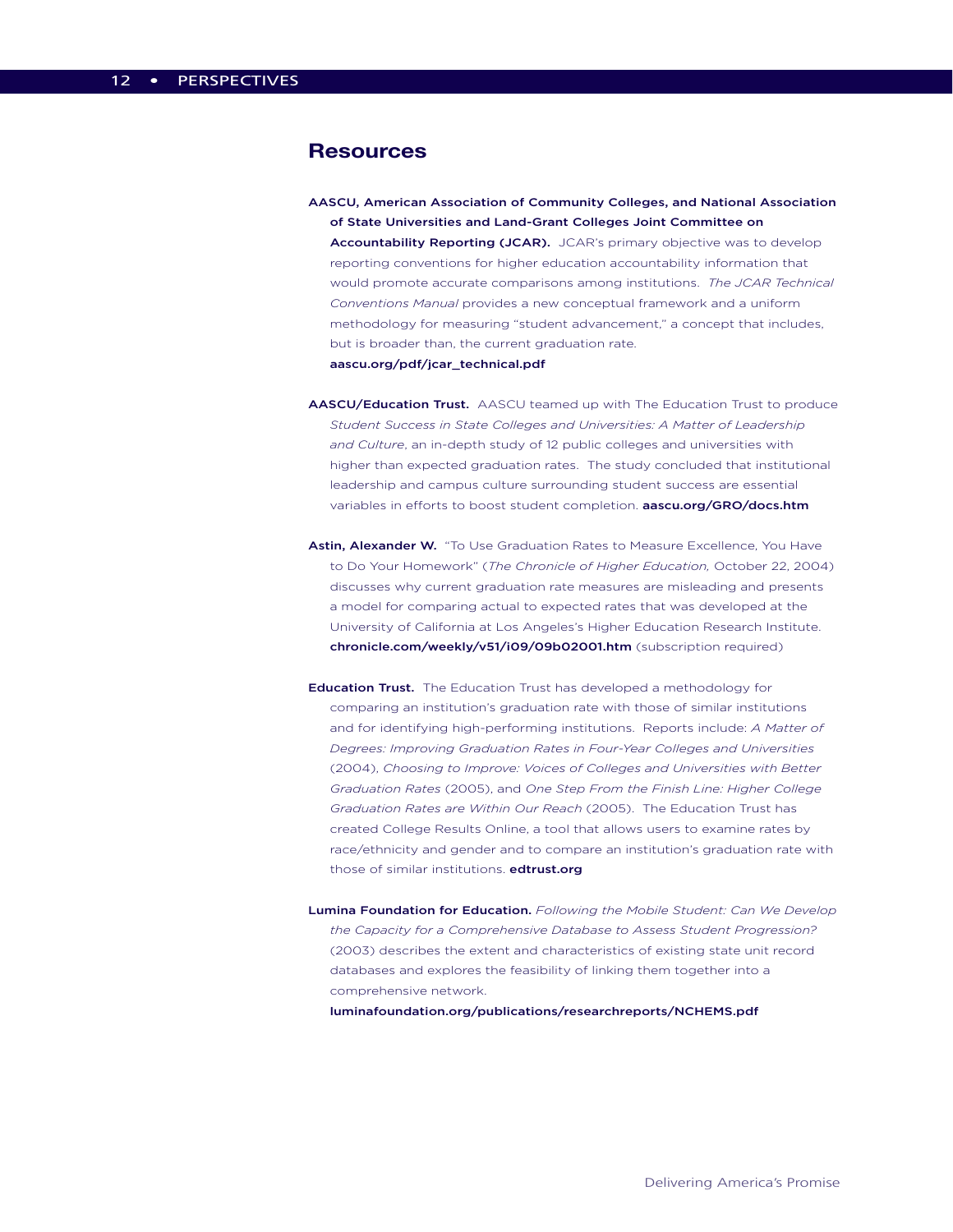National Center for Education Statistics (NCES). In response to growing interest in more accurate measures of graduation rates and net price of college, NCES initiated a study to examine the feasibility of implementing a national student unit record data system to replace parts of the Integrated Postsecondary Education Data System (IPEDS). The report *Feasibility of a Student Unit Record System Within the Integrated Postsecondary Education Data System*  (2005) outlines issues and challenges and concludes that such a system is feasible. nces.ed.gov/pubs2005/2005160.pdf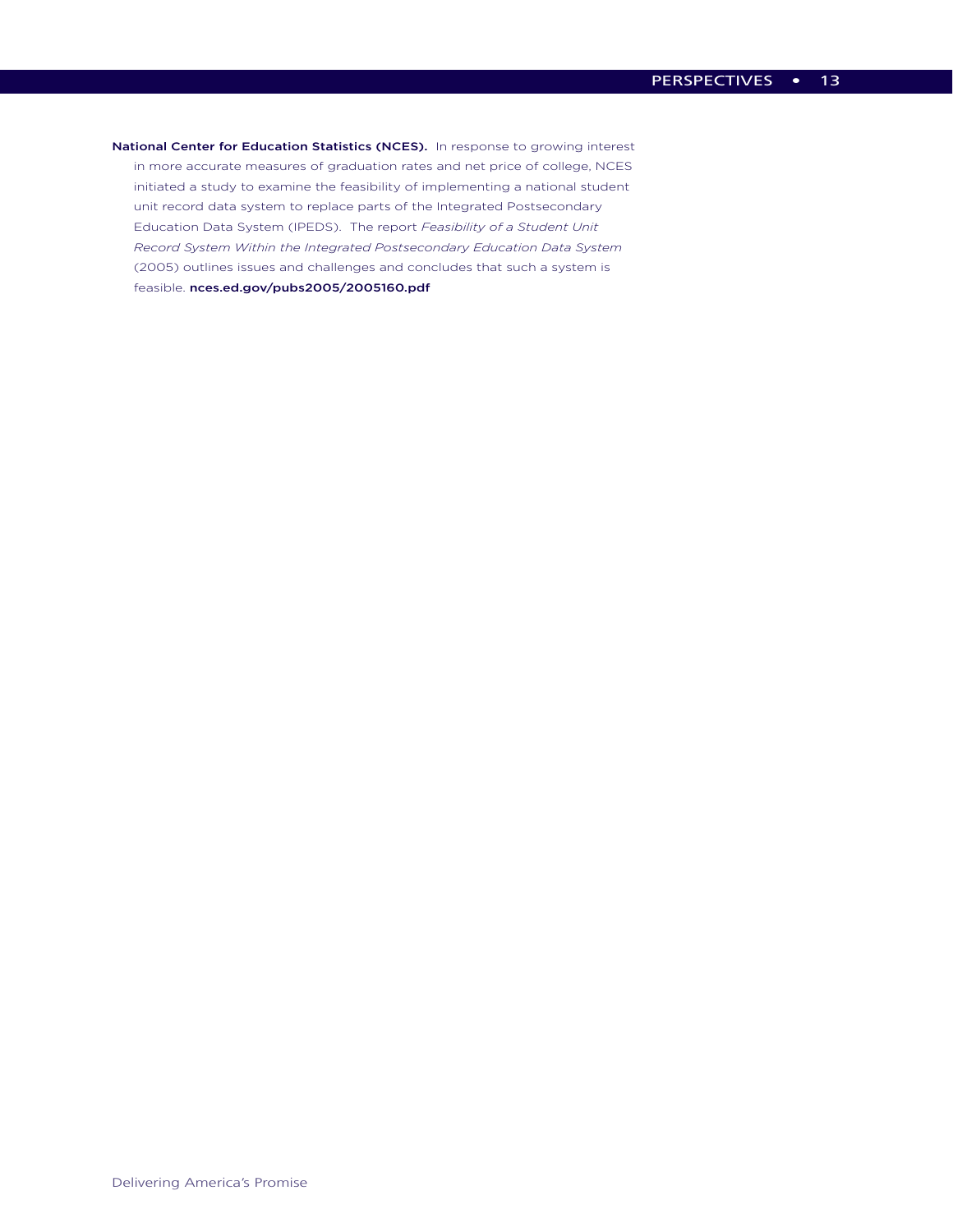The American Association of State Colleges and Universities' (AASCU) members work to extend higher education to all citizens. Access is a hallmark of AASCU institutions, colleges and universities that embrace students who traditionally have been underrepresented in higher education as well as those who are first generation college students. By Delivering America's Promise, these institutions fulfill the expectations of a public university by working for the public good through education and engagement, thereby improving the lives of people in their community, their region and their state.

AASCU represents more than 400 public colleges, universities and systems of higher education throughout the United States and its territories. AASCU schools enroll more than three million students or 55 percent of the enrollment at all public four-year institutions.

*Perspectives* is an occasional policy paper series of the American Association of State Colleges and Universities (AASCU). Papers in the series focus on key state policy issues affecting public colleges and universities, including access (financial and academic), fiscal conditions and trends, and governance/management.